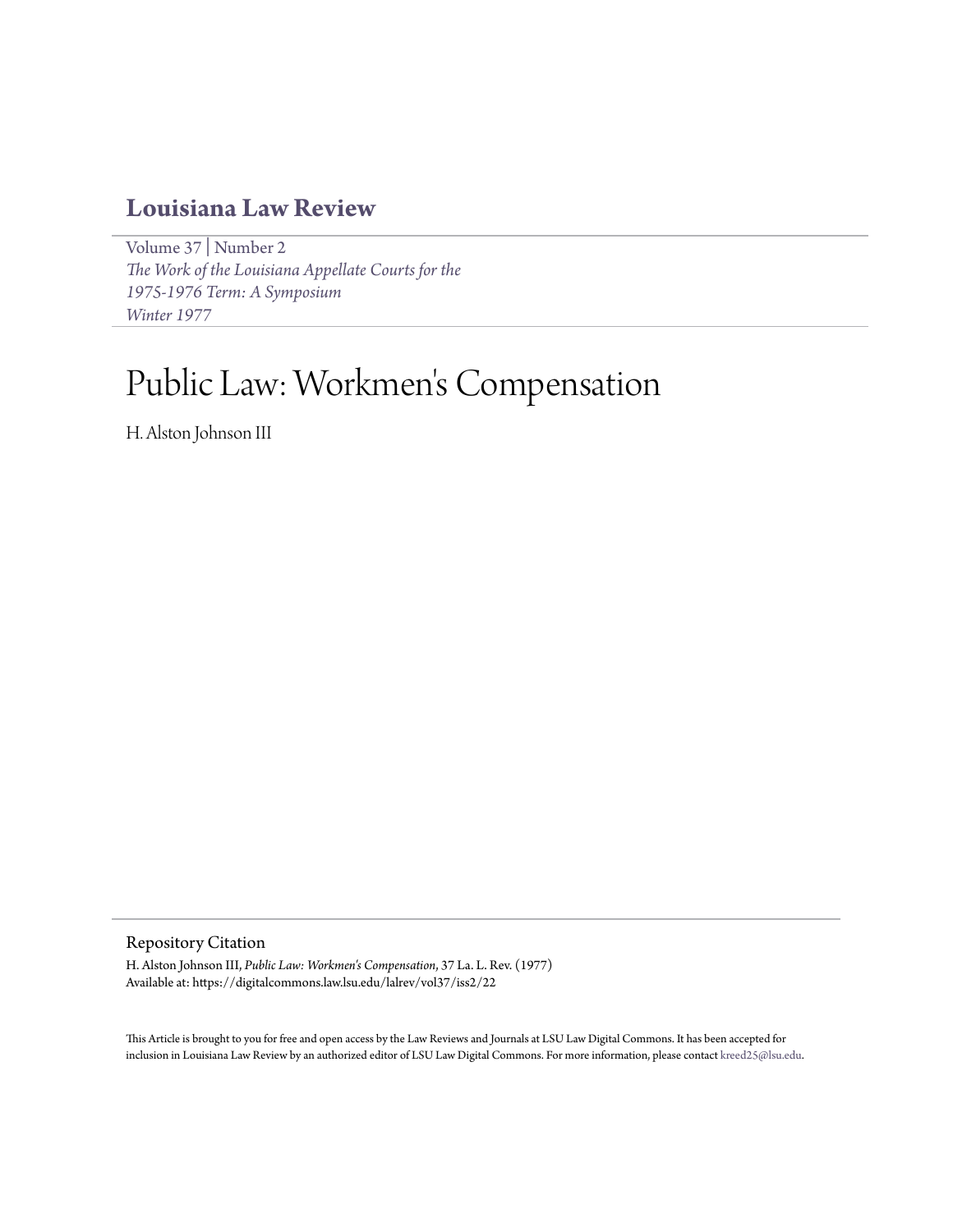#### WORKMEN'S COMPENSATION

#### *H. Alston Johnson 1II\**

#### LEGISLATIVE CHANGES

It is admittedly unusual to begin an article on the decisions of the Louisiana appellate courts concerning workmen's compensation with legislative changes in the field, but some reference to these changes is necessary to put the current jurisprudence in proper perspective. Major changes in the workmen's compensation act were wrought by Act 583 of 1975, effective September 1, 1975; further changes occurred during the 1976 legislative session. An exhaustive treatment of these changes must await the appearance of a second edition of *Louisiana Workmen's Compensation Law and Practice,* now in preparation by Boyd Professor Emeritus Wex Malone and the writer. However, a summary statement of them will demonstrate that some of the decisions discussed in this symposium are likely to be decided in a different fashion when next presented.

The major changes contained in Act 583 of 1975 are as follows:

- (1) The definition of total and permanent disability was changed in order to classify as disabled only an employee who can no longer "engage in any gainful occupation for wages." A person who could engage in a gainful occupation for wages is not classified as totally and permanently disabled, even though his new occupation is not the same or similar to his old occupation and even though he was not particularly fitted for his new occupation by education, training and experience, at the time of his injury.
- (2) The definition of permanent partial disability was changed so that a person unable to perform the same or similar duties in which he was customarily engaged at the time of injury is deemed permanently partially disabled, and benefits are payable according to the difference between the wages he earned prior to his injury and those which he actually earns in any week thereafter, up to a statutory maximum number of weeks.<sup>2</sup>

<sup>\*</sup> Associate Professor of Law, Louisiana State University.

<sup>1.</sup> LA. R.S. 23:1221(2) (Supp. 1975), *as amended by La.* Acts 1975, No. 583, **§** 9.

<sup>2.</sup> LA. R.S. 23:1221(3) (Supp. 1975), *as amended by* La. Acts 1975, No. 583, **§9.** The maximum number of weeks such payments may be made when the injury occurred prior to September **1,** 1976 is 400 weeks; prior to September **1,** 1977, 425 weeks; and thereafter, 450 weeks.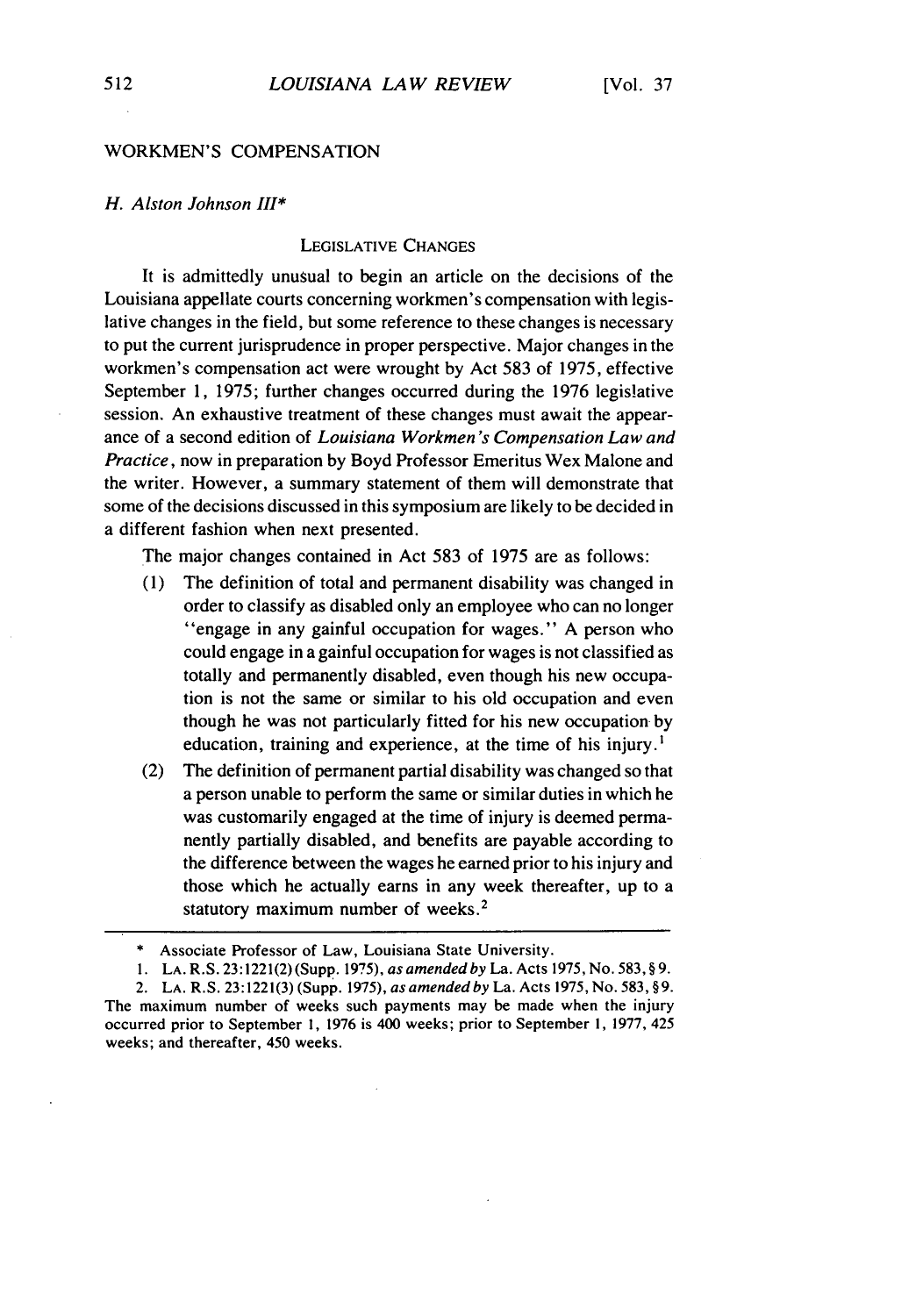- **(3)** Distinction between hazardous and non-hazardous employment, with the latter escaping coverage under the statute, was eliminated. Coverage is now mandatory, extended to "every person performing services arising out of and incidental to his employment in the course of his employer's trade, business, or occupation." **<sup>3</sup>**
- (4) The previous 500-week maximum limit on total and permanent disability weekly payments, and on death benefits, was eliminated. The payments are now limited only **by** the period of disability, or dependency, respectively. <sup>4</sup>
- **(5)** The listing of occupational diseases was replaced with a general definition of occupational disease.<sup>5</sup>
- **(6)** Provisions for application of the Louisiana statute to injuries outside the state were added.<sup>6</sup>
- **(7)** The statutory maximum and minimum amounts payable were increased on a staged basis, and will eventually be tied to the "average weekly wage" figure calculated periodically **by** the Division of Employment Security.<sup>7</sup>

There were other minor amendments.<sup>8</sup>

The major legislative change of the **1976** session was contained in Act 147, which amended Sections **1032** and **1101** of the statute to make the employee's compensation remedy exclusive as against his employer, any principal under Section **1061,** or any officer, director, stockholder, partner

**6. LA.** R.S. **23:1035.1** (Supp. **1975),** added **by** La. Acts **1975,** No. **583, §** 4.

**8.** The following sections of Title **23** were also amended **by** La. Acts **1975,** No. **583:** 1021 (re-define wages); **1203** (make medical benefits unlimited in amount); **1209** (include provision on prescription in partial disability cases); 1210 (increase burial expense payment from **\$1,000** to **\$1,500); 1233** (two years' compensation benefits payable in lump sum to surviving spouse upon remarriage; re-define age limits for minor dependents); **1236** (reflect deletion of maximum number of weeks of payments of death benefits); **1251** (re-define persons conclusively presumed dependent to include higher age limits for minors in educational institutions) and **1255** (eliminate distinctions between widow and widower for purposes of compensation payments). *See* Comment, *1975 Amendments to the Louisiana Workmen's Compensation Act,* **36 LA.** L. **REV. 1018 (1976).**

**<sup>3.</sup> LA.** R.S. **23:1035** (Supp. **1975),** as amended **by** La. Acts **1975,** No. **583, §3.** Sections **1036** and 1039-43 of Title **23** relating to election of coverage and its effects were repealed **by** La. Acts **1975,** No. **583, § 15.**

<sup>4.</sup> **LA.** R.S. **23:1221(2)** (Supp. **1975),** as amended **by** La. Acts **1975,** No. **583, § 9; LA.** R.S. **23:1231** (Supp. **1975),** as amended **by** La. Acts **1975,** No. **583, § 10.**

**<sup>5.</sup> LA. R.S. 23:103 1.1** (Supp. **1975),** as amended **by** La. Acts **1975,** No. **583, § 2** and La. Acts **1975,** No. 644, **§§** 1,2.

**<sup>7.</sup> LA.** R.S. **23:1202** (Supp. **1975),** as amended **by** La. Acts **1975,** No. **583, §5.**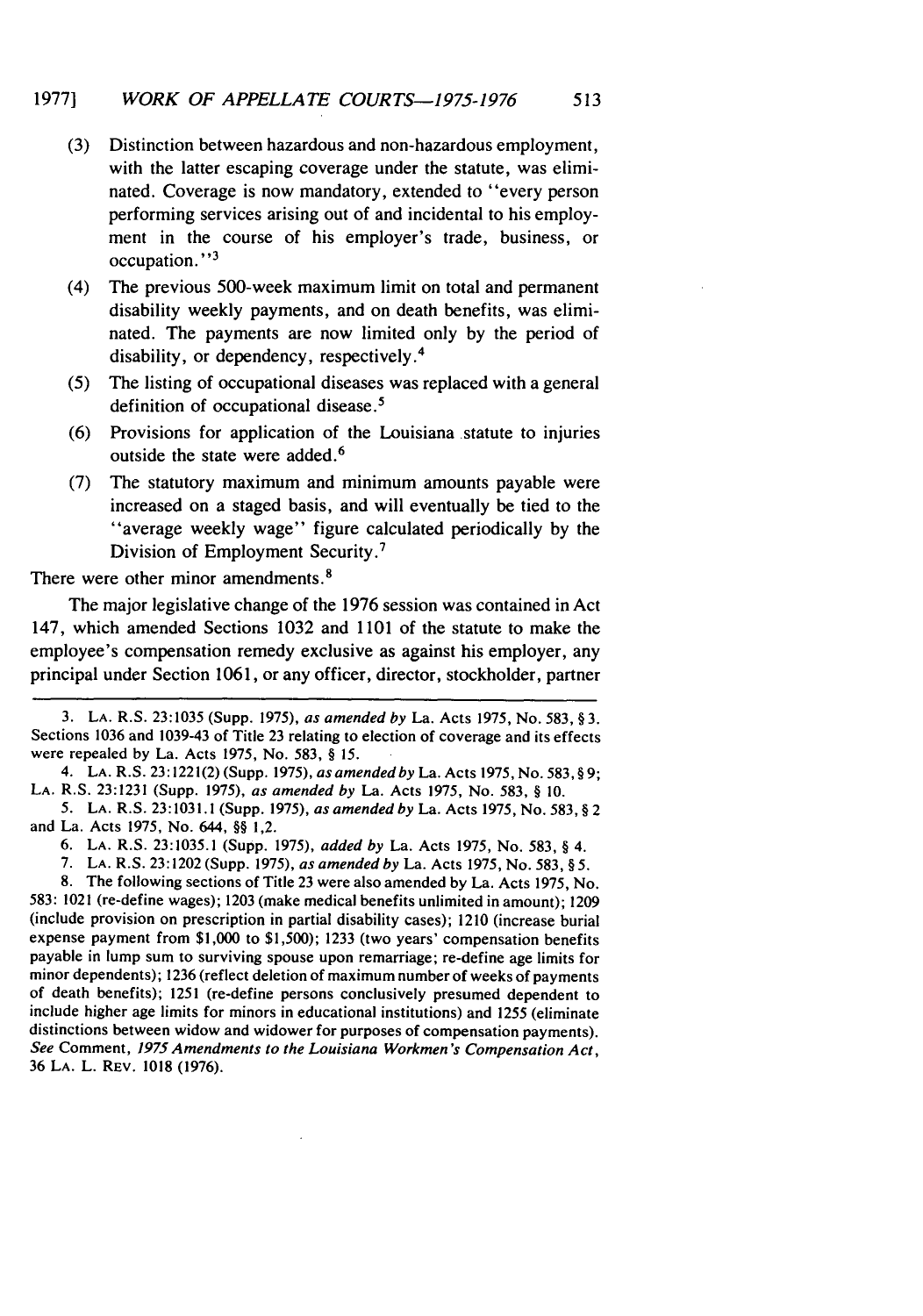or employee of his employer or a principal. 9 The intention is to eliminate employee actions in tort against such persons, particularly the increasing number of "executive officer" suits which have been brought in recent years. Act 147 permits an action in tort against the named persons, however, for intentional harms. $10$ 

These changes make it unnecessary to discuss in great detail two cases decided during the past term that otherwise might have been of considerable importance. Cooley v. Slocum,<sup>11</sup> overruling earlier jurisprudence,<sup>12</sup> held that a partner was a "third person" under the compensation act and was not immune from a tort suit brought by an injured employee of the partnership. This decision brought the treatment of partners into line with the treatment of executive officers of the corporation which employed the injured employee,<sup>13</sup> permitting an action against either of them on the basis of individual negligence. It is presumed that the effect of Act 147 of 1976 will be to overrule legislatively *Cooley v. Slocum*, except as to intentional acts.

The second case, Robbins v. *Caraway-Rhodes Veterinary Hospital,14* involved an injury incurred by an assistant to veterinarians operating an animal hospital, when he was lifting a heavy dog. The court acknowledged that the employee's injury occurred in a non-hazardous portion of his duties, but cited the well-established principle that such an injury would be covered if the general employment was hazardous. **1 <sup>5</sup>**The employee argued that his employment exposed him to extraordinary risks of being bitten or scratched by animals, or of contracting rabies, and that under the last paragraph of LA. R.S. 23:1035 as it then read,<sup>16</sup> his employment should be characterized as hazardous and covered by the compensation act.

13. See, e.g., Canter v. Koehring Co., 283 So.2d 716 (La. 1973).

14. 315 So.2d 688 (La. 1975).

15. Fontenot v. **J.** Weingarten, Inc., 259 La. 217, 249 So.2d 886 (1971); W. **MALONE,** LOUISIANA WORKMEN'S **COMPENSATION** LAW AND PRACTICE § **101** (1951) [hereinafter cited as MALONE].

16. La. R.S. 23:1035(3) (1950): **"If** there be or arise, any hazardous trade, business, or occupation or work other than those hereinabove enumerated, it shall come under the provisions of this Chapter. . . . "

<sup>9.</sup> The act was effective October 1, 1976.

<sup>10.</sup> Language permitting actions in tort against the persons named for "intentional or deliberate" acts was changed by deleting the words "or deliberate" by a Senate floor amendment. OFFICIAL JOURNAL OF THE LOUISIANA SENATE, July 12, 1976, p. 1243.

<sup>11. 326</sup> So.2d 491 (La. 1976).

<sup>12.</sup> Obiol v. Industrial Outdoor Displays, 288 So.2d 425 (La. App. 4th Cir. 1974); Bersuder v. New Orleans Pub. Serv., Inc., 273 So.2d 46 (La. App. 4th Cir. 1973); Cockerham v. Consolidated Underwriters, 262 So.2d 119 (La. App. 2d Cir.), cert. denied, 262 La. 315, 263 So.2d 49 (1972).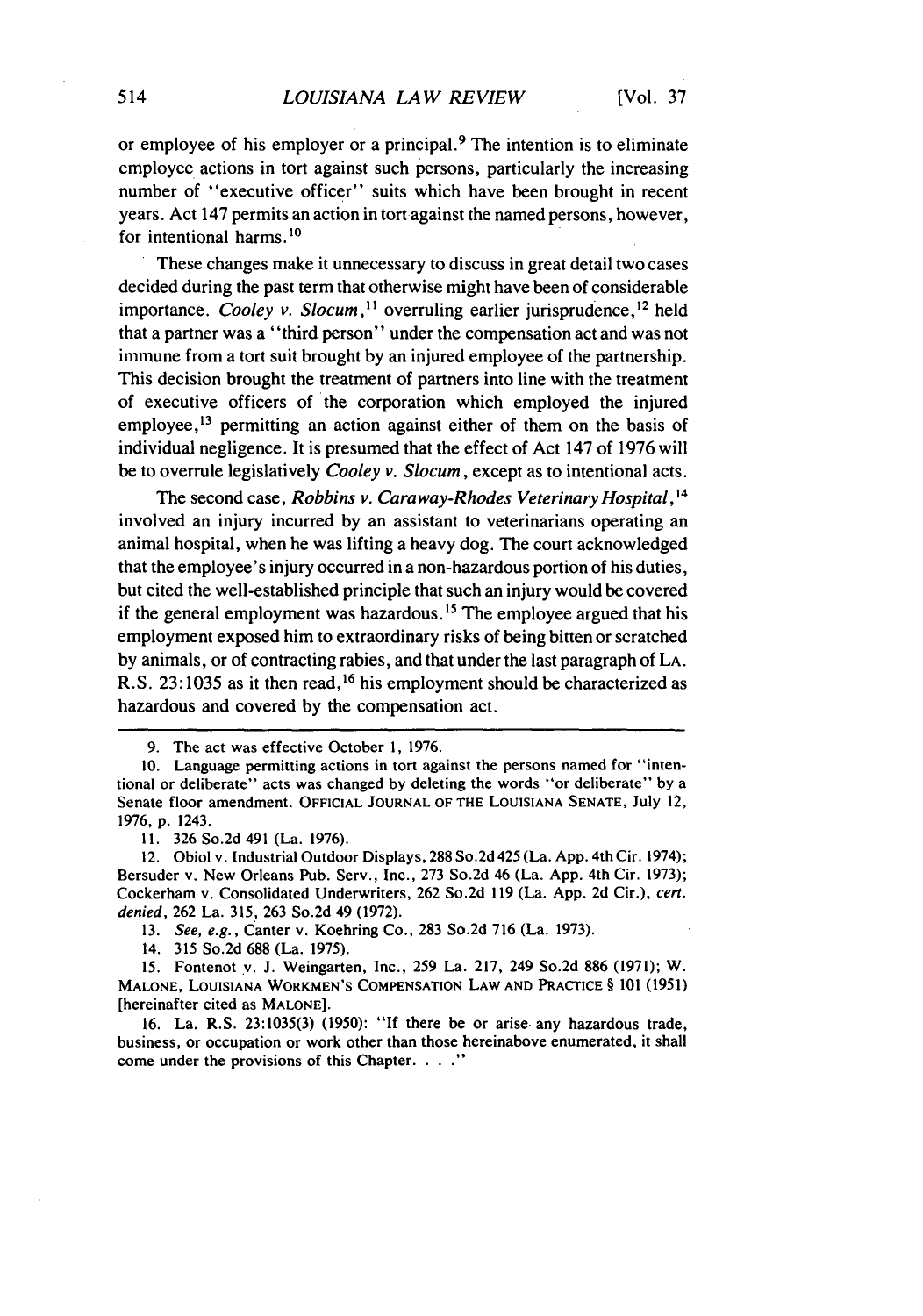The supreme court, agreeing with the trial court and reversing the court of appeal's decision, 17 held that any employment in which the employees are exposed to a risk appreciably greater than the risks attendant upon everyday living or a risk involving greater possibility of injury than in the average occupation must be classified as hazardous.<sup>18</sup> The decision is notable because it marks the final step in the demolition of the legislative distinction between hazardous and non-hazardous employment, which probably entered in the act in the first place as a result of unfounded constitutional worries. **9** The language used in *Robbins* makes it clear that the deletion of the distinction **by** Act **583** of **1975** works no major change in the law at all, but merely recognizes and codifies jurisprudential developments since the inception of the act.<sup>20</sup>

#### INJURY BY ACCIDENT **AND** EMPLOYMENT RELATIONSHIP

As usual, there were a series of cases dealing with the meaning **of** the phrase, "injury by accident."<sup>21</sup> Following earlier jurisprudence, the courts had no difficulty classifying a heart attack,  $^{22}$  an aneurysm<sup>23</sup> and a stroke<sup>24</sup> as injuries **by** accident. In these cases, greater discussion centered around whether the injury was "caused by the employment."<sup>25</sup> In *Francis v. Gerlach Meat Company,26* the employee was found unconscious on the floor near the meat pattie machine at which she worked. She died shortly thereafter. She had a history of high blood pressure, which was quite high when she was admitted to the hospital after her collapse. An aneurysm was

**19.** See **MALONE** at **§ 91** *et seq.*

20. *Id.*; The Work of the Louisiana Appellate Courts for the 1971-1972 Term--*Workmen's Compensation,* **33 LA.** L. REV. 284 **(1973).**

21. **LA.** R.S. **23:1031(1950):** "If an employee not otherwise eliminated from the benefits of this Chapter, receives personal injury **by** accident arising out of and in the course of his employment, his employer shall pay compensation in the amounts, on the conditions, and to the person or persons hereinafter designated. . . . "

22. Roussel v. Colonial Sugars Co., **318** So.2d **37** (La. **1975);** Barnes v. City of New Orleans, **322** So.2d **821** (La. **App.** 4th Cir. **1975),** *cert. denied,* **325** So.2d 584 (La. **1976) ("on** the facts found **by** the Courts below, there is no error in their judgment.")

**23.** Francis v. Gerlach Meat Co., **319** So.2d 534 (La. **App. 2d** Cir.), *cert. denied,* **322** So.2d **776** (La. **1975)** ("no error of law").

24. LeLeux v. Lumbermen's Mut. Ins. Co., **318** So.2d **15** (La. **1975).**

*25. See* Roussel v. Colonial Sugars Co., **318** So.2d **37, 39** (La. **1975).** The phrase presumably is shorthand for an accident arising out of and in the course of employment.

**26.** 319 So.2d 534 (La. **App.** 2d Cir.), *cert. denied,* 322-So.2d 776 (La. 1975) ("no error of law").

**<sup>17.</sup>** Robbins v. Caraway-Rhodes Veterinary Hosp. **299** So.2d 446 (La. **App. 2d** Cir. 1974).

**<sup>18. 315</sup>** So.2d at **692.**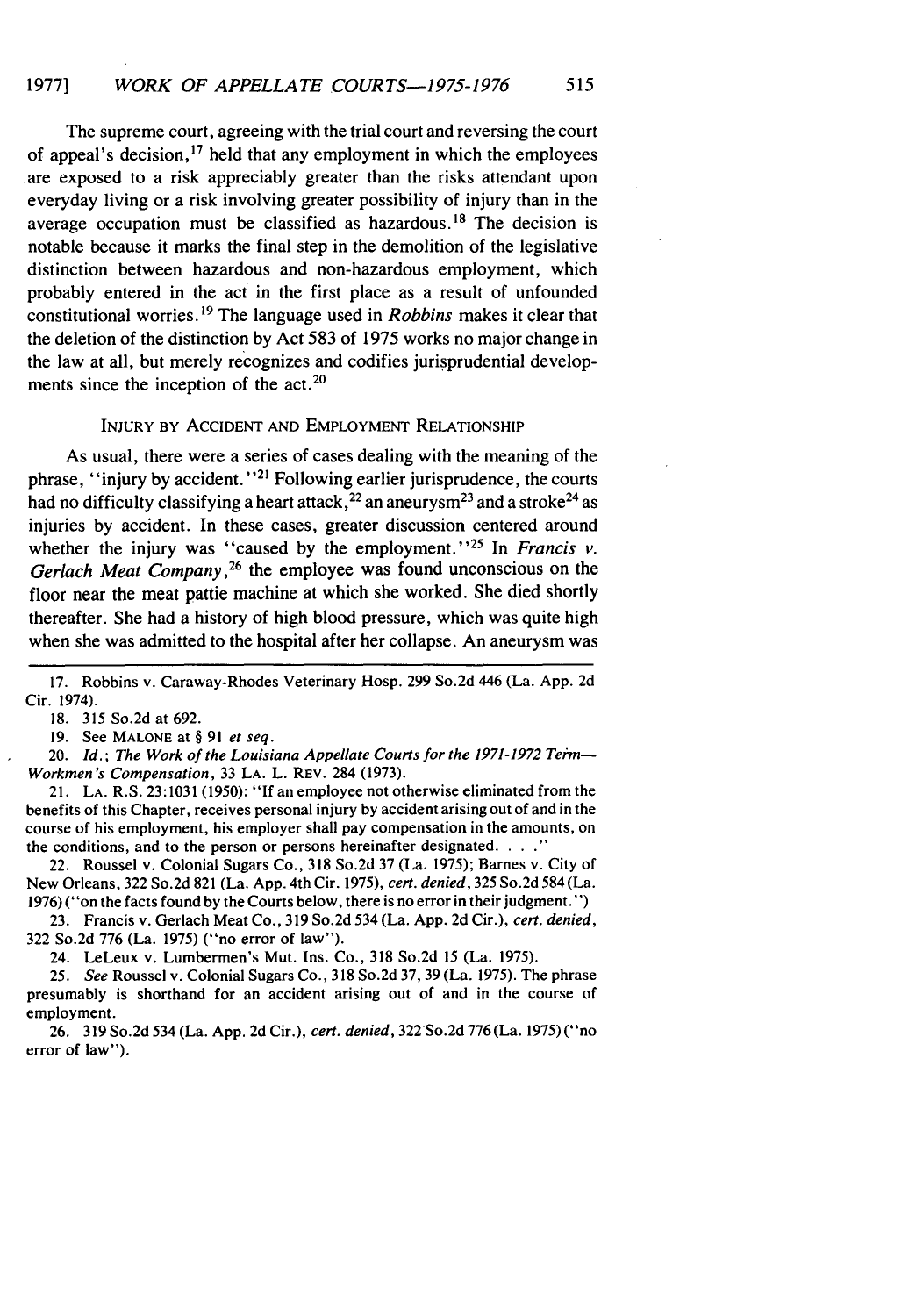diagnosed as the cause of death. The appellate court affirmed the trial court's finding that her employment was the cause of the aneurysm, stressing a doctor's testimony that "working for somebody else is a stress and strain" which might have caused the injury.

In *Roussel v.* Colonial Sugars *Company,27* the employee, a machinist, had a history of high blood pressure and had been involved in some rather strenuous but otherwise normal activities during the morning hours. At 2:00 p.m., at his work place, he suffered a heart attack and died instantly. The diagnosis indicated arteriosclerosis as a partial cause. The supreme court reinstated the ruling of the district court that the death was employmentrelated. It correctly noted that it is not necessary to demonstrate that the accident was caused by extraordinary activities of the employee; it need only be shown that the death resulting from accidental injury was caused by usual and customary actions, exertions or other factors directly connected with the employment. The same reasoning was used by the supreme court in extending coverage to a stroke suffered by a truck driver who was found near his truck, which was being filled for its fifth load of the day.<sup>28</sup>

*Barnes v. City of New Orleans29* presented a somewhat closer case. The employee's job was clerical, centered in an air-conditioned office. On the morning of his death, he had been engaged in nothing other than his ordinary duties, but suffered chest pains shortly before noon. He was taken home by a fellow employee and died of a heart attack during that night at home. The employee had a chronic arteriosclerotic condition, and the court approved the trial court's finding that "something occurred on the job," whether it was the actual infarction or a preliminary development of it. That was sufficient to characterize the accident and injury as one which arose out of and occurred in the course of his employment.

Although some discussion of "accident" and its meaning took place in these cases, the real battle was joined on the issue of sufficient relationship with the employment, *i.e.*, whether the injury was by accident "arising out of and in the course of his employment." This is a provision unchanged by the 1975 and 1976 amendments, and has a familiar meaning. It seems increasingly established that the two criteria are interdependent,<sup>30</sup> and that

 $\vdots$ 

<sup>27. 318</sup> So.2d 37 (La. 1975).

<sup>28.</sup> LeLeux v. Lumbermen's Mut. Ins. Co., 318 So.2d **15** (La. 1975).

<sup>29. 322</sup> So.2d 821 (La. App. 4th Cir. 1975), *cert. denied,* 325 So.2d 584 (La. 1976).

<sup>30.</sup> Lisonbee v. Chicago Mill and Lumber Co., 278 So.2d 5 (La. 1973); Blake v. Fidelity & Cas. Co., 169 So.2d 608 (La. App. 2d Cir. 1964). *See* **MALONE** at § 192; Malone, *The Limits of Coverage in Workmen's Compensation-The Dual Requirement Reappraised,* 51 N. CAR. L. REV. 705 (1973).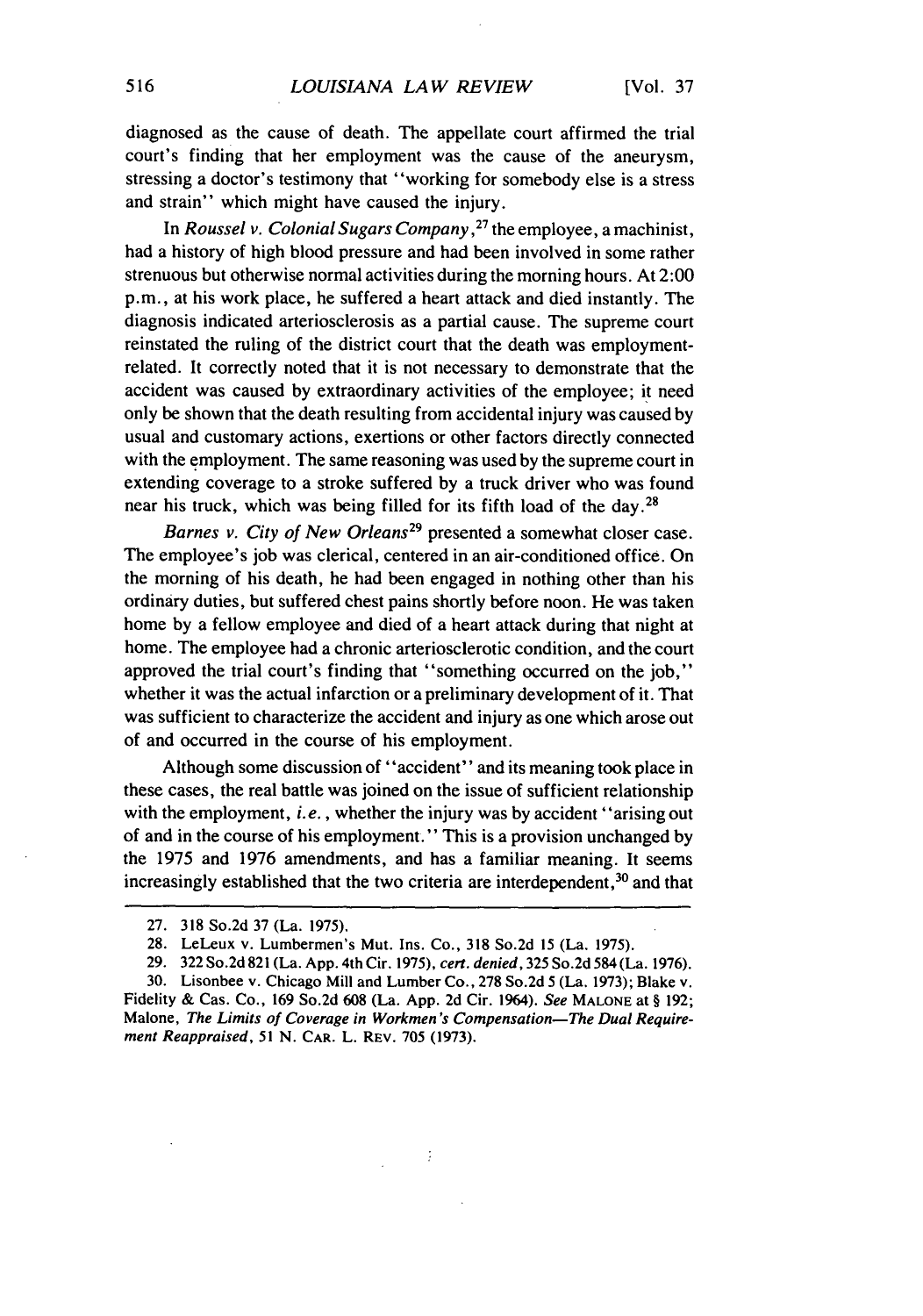virtually any risk which occurs squarely in the course of employment is likely to be held to have arisen out of the employment.<sup>3</sup>

In three of the four cases mentioned, the employee suffered the "accident" while squarely in the course of employment: at the meat pattie machine, near the truck being loaded, in the factory. This no doubt was a factor in permitting the rather easy conclusion by the court that the accident and injury had arisen out of the employment. In the fourth case, a problem could have arisen because the death occurred at home during the hours between midnight and 7:00 a.m., a place and time outside the course of employment. It is significant that the court emphasized the pains which the employee first felt shortly before noon at his desk, a place and time well within the course of employment. This "accident" in the course of employment subsequently produced death, and that fulfilled necessary requirements for coverage.

#### PERSONS COVERED

Plaintiff, a "beneficiary" in a Salvation Army work therapy program, was injured while riding in a Salvation Army truck which was being used to pick up discarded items.<sup>32</sup> Plaintiff filed a tort suit against both the other driver involved and the Salvation Army, and claimed in the alternative workmen's compensation benefits against the Salvation Army and its compensation insurer. The evidence showed that plaintiff was not paid a wage in the ordinary sense but rather was given food, clothing, shelter and a small weekly allowance based upon need rather than work performed. The trial court granted a summary judgment to the Salvation Army on the tort claim on the ground that plaintiff was an employee at the time and his exclusive remedy was in workmen's compensation. The appellate court reversed, concluding that plaintiff was not an employee and therefore could proceed in tort. Superficially, this was a victory for the plaintiff, permitting him to proceed in tort. But presumably, the result is to bar him from any compensation remedy and base any recovery on the vagaries of a tort claim.

The compensation statutes contain no definition of employee or of employment. There was a provision at the time of the decision, <sup>33</sup> now repealed,  $34$  providing that every contract between an employer and an employee engaged in a trade, business or occupation determined to be

<sup>31.</sup> **MALONE** at § 192. *See* Harvey v. Caddo De Soto Cotton Oil Co., 199 La. 720, 6 So.2d 747 (1942).

<sup>32.</sup> McBeth v. Salvation Army, 314 So.2d 468 (La. App. 4th Cir.), *cert. denied,* 320 So.2d 905 (La. 1975).

<sup>33.</sup> LA. R.S. 23:1039 (1950).

<sup>34.</sup> Section 1039 was repealed by La. Acts 1975, No. 583, § *15.*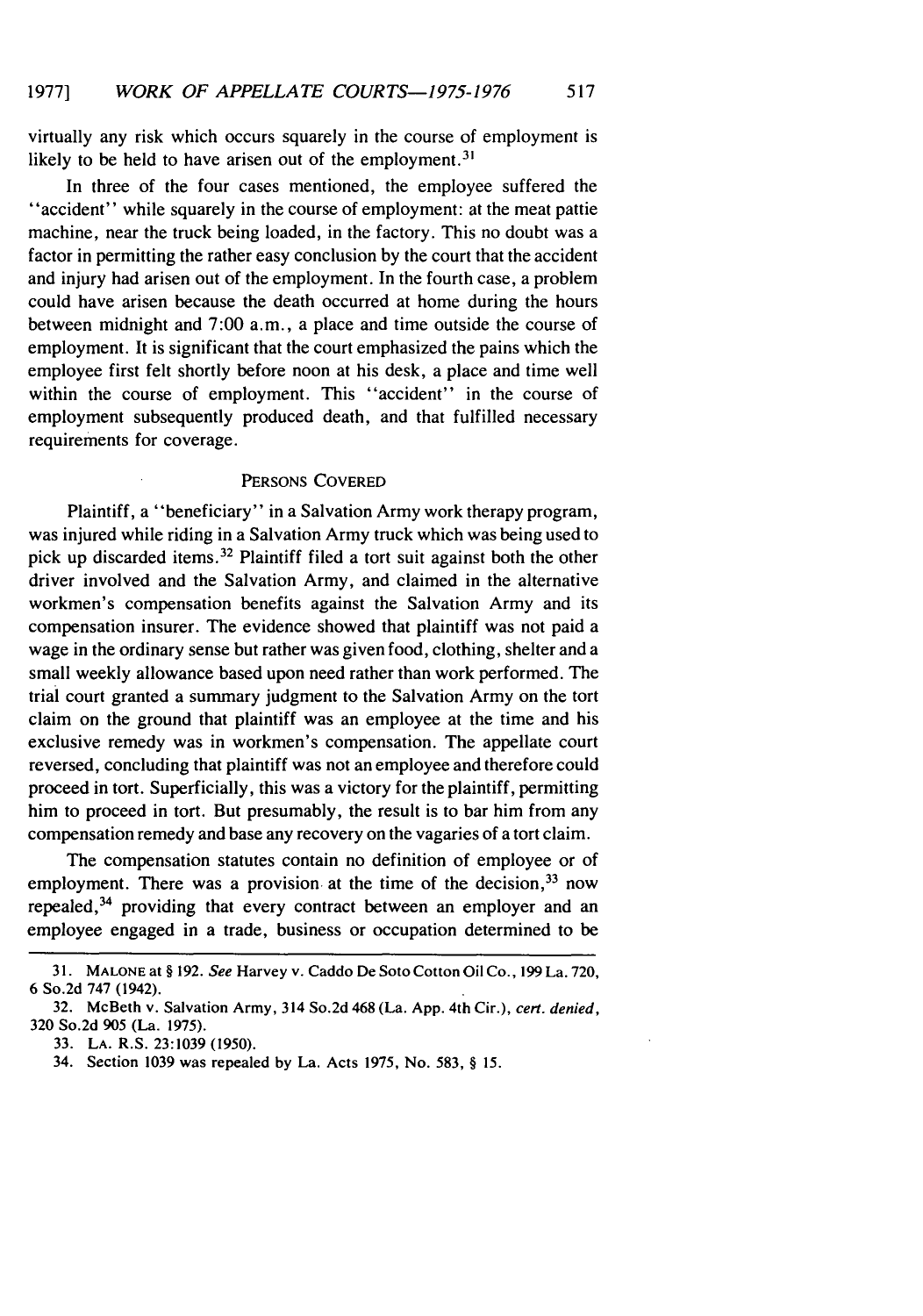hazardous would be deemed to fall under the workmen's compensation statute. There is also a provision that a person rendering service for another in any covered trade, business or occupation is presumed to be an employee. 35 The court's conclusion was that the plaintiff was not rendering service for the Salvation Army;<sup>36</sup> to the contrary, the Salvation Army was rendering service to him. The benefit, if any, accrued to him and not to the Salvation Army.

It is possible that the court's real concern was not whether the plaintiff should be classified as an employee, but whether the Salvation Army was the type of entity which ought to be deemed covered by the workmen's compensation statutes. The act contains no exemption for non-profit organizations,<sup>37</sup> and the jurisprudence has extended coverage of the act to such organizations, at least as to salaried employees. <sup>38</sup>*McBeth* presented a more difficult case, since not only was the alleged employer a non-profit organization but the plaintiff was also not a salaried employee by any reasonable definition.

The court saw the issue as res nova in Louisiana, and it is one on which courts elsewhere have divided. Some jurisdictions specifically exclude non-profit organizations from the coverage of their compensation statutes.<sup>39</sup>

37. La. Acts 1976, No. 295, § **I** added Section 1046 to the Act to read as follows: "The provisions of this Chapter are inapplicable to uncompensated officers and uncompensated members of the board of directors of bona fide, nonprofit veterans and other bona fide, nonprofit organizations which are charitable, educational, religious, social, civic or fraternal in nature including, but not limited to, the Young Men's Christian Association, the Young Women's Christian Association and all scouting associations of the United States." It does not seem that this provision would have applied to the plaintiff in *McBeth,* since he was neither an officer nor a member of the board of directors. See also the second paragraph of La. R.S. 23:1044 (Supp. 1958), which provides: "Every executive officer elected or appointed and empowered in accordance with the charter and by-laws of a corporation, other than a charitable, religious, educational or other non-profit corporation or an official of the state or other political subdivision thereof or of any incorporated public board or commission, shall be an employee of such corporation under this Chapter."

38. Meyers v. Southwest Region Conference Ass'n, 230 La. 310, 88 So.2d 381 (1956). In Meyers, the court specifically considered the argument that since the religious institution in question did not market a product, workmen's compensation should not be applicable. The court reasoned that in both the case of a profit-oriented business and a religious institution, the costs of injuries are ultimately passed on to the public. In the first instance, the cost is passed on to those who purchase the product or service; in the second instance, to those who support the charity or religious institution. *Id.* at 317, 88 So.2d at 383 n.2.

39. A. **LARSON,** WORKMEN'S **COMPENSATION** § 50.40 (1972) [hereinafter cited as **LARSON].**

<sup>35.</sup> **LA.** R.S. 23:1044 (1950).

<sup>36. 314</sup> So.2d at 472.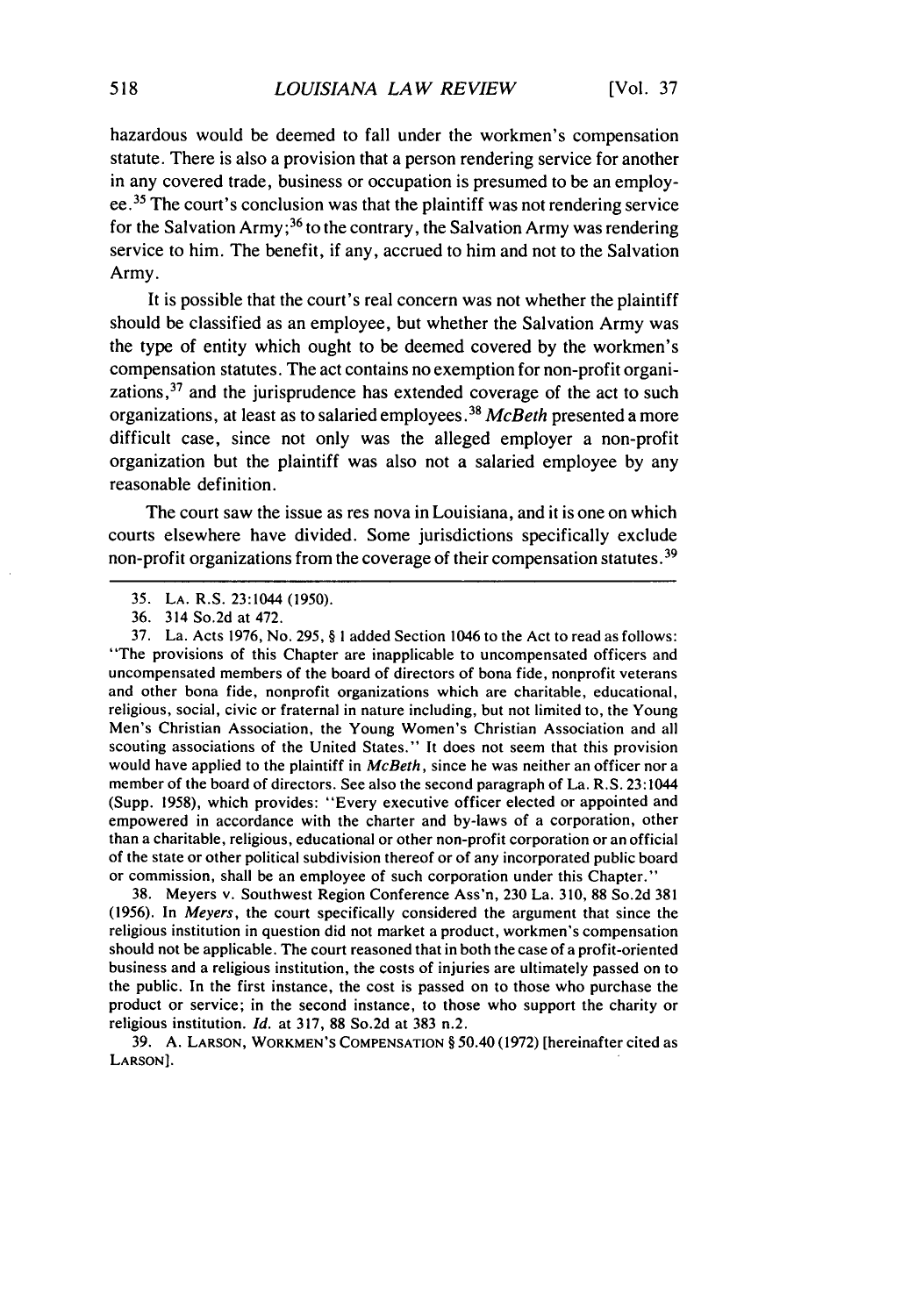Among those who do not, it appears that a majority have concluded that an employee of such an organization is entitled to coverage.<sup>40</sup>

But the *McBeth* case is made more difficult because the plaintiff was not an ordinary employee but a "beneficiary" or participant in the therapy program. The court of appeal may have felt that its decision was best from the point of view of the plaintiff, since it did not limit recovery to workmen's compensation. But its decision eliminates any possibility of workmen's compensation for plaintiff; and the certainty of such a recovery if he is classified as an employee might be preferable to the mere possibility of a larger tort recovery.

It should be remembered that the court's opinion will also be authoritative in those cases in which no tort recovery is available or where the success of a tort suit is highly questionable. On balance, the conclusion that plaintiff was not an employee might not be correct. It would seem that plaintiff was rendering a service for the Salvation Army at the time of his injury. Although the case does not specify what plaintiff was doing, it appears that he was assisting in collecting the discarded items which would be refurbished and sold by the Salvation Army to fund its activities and support its beneficiaries. If plaintiff and others cannot perform this function, or will not, then others must be hired to do it. If others hired and salaried to do the work were injured in the way that plaintiff was injured there would be little doubt that they would be entitled to compensation benefits from the Salvation Army. It seems unusual to permit an organization to escape both the payment of wages and the responsibility of compensation for workrelated injury by choosing to press its "beneficiaries" into service rather than hiring persons to perform the services necessary to carry out the aims of the organization.

Clearly, the plaintiff's injury will require treatment by someone, at some expense. There are good policy reasons for having this expense borne by the Salvation Army, which benefits from his service, rather than by the public at large in the form of medical services supported by general tax revenues. <sup>41</sup>

If non-profit organizations such as the Salvation Army are deserving of a special exemption from the workmen's compensation statutes because it is more economical for them to utilize "beneficiaries" in this way, it would

<sup>40.</sup> *Id.*

<sup>41.</sup> The fact that the Salvation Army had purchased compensation insurance, while not crucial in deciding the question of whether the plaintiff was an employee, is an indication that a common risk-spreading device was available and was in fact being used, even by this non-profit organization.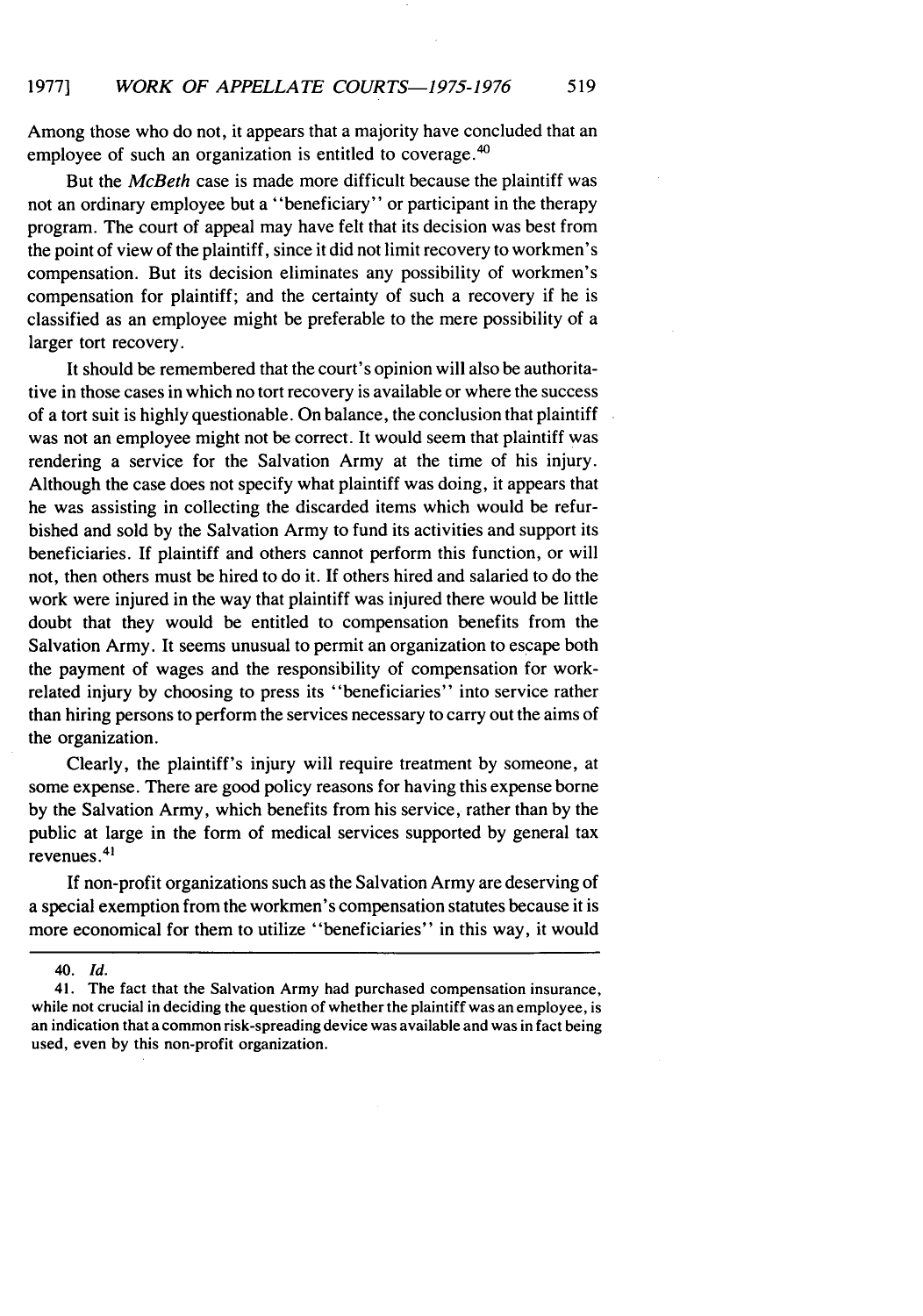seem more appropriate to establish that exemption legislatively than by saying that a person such as the plaintiff is not "rendering service" for the Salvation Army.

## RIGHTS OF EMPLOYER OR COMPENSATION CARRIER TO PROCEEDS OF SETTLEMENT BY EMPLOYEE OF THIRD PARTY SUIT

The Louisiana compensation statutes permit an injured employee to claim damages against third persons who may be responsible for his injuries, and permit the employer to intervene in such suits to obtain reimbursement for the amounts expended by him to pay compensation benefits. The employer is also permitted to bring a separate suit for reimbursement **.2**

Section 1103 provides that if either the employer or the employee becomes a party plaintiff, by original suit or by intervention, any damages awarded by the judgment shall be apportioned so that the claim of the employer is paid in priority to the claim of the employee.

The policy behind these provisions, common to many states,  $43$  is to shift the loss suffered by the employee and the employer to the wrongdoer, and to foreclose any possible double recovery by the employee.<sup>44</sup> When a pending suit proceeds to a final judgment, it is well settled that the amount of the award must be apportioned according to the statutory provisions, and that no award is made to the employee unless there is an excess available after satisfaction of the benefits paid or payable by the employer.<sup>45</sup>

45. LA. R.S. 23:1103 (Supp. 1958). "In the event that the employer or the employee or his dependent becomes party plaintiff in a suit against a third person, as provided in R.S. 23:1102, and damages are recovered, such damages shall be so apportioned in the judgment that the claim of the employer for the compensation actually paid shall take precedence over that of the injured employee or his dependent; and if the damages are not sufficient or are sufficient only to reimburse the employer for the compensation which he has actually paid, such damages shall be assessed solely in his favor; but if the damages are more than sufficient to so reimburse the employer, the excess shall be assessed in favor of the injured employee or his dependent, and upon payment thereof to the employee or his dependent, the liability of the employer for compensation shall cease for such part of the compensa-

<sup>42.</sup> **LA.** R.S. 23:1101-03 (1950).

<sup>43.</sup> LARSON at § 74.10.

<sup>44.</sup> *Id.* at § 71.20: "This is fair to everyone concerned: the employer, who, in a fault sense, is neutral, comes out even; the third person pays exactly the damages he would normally pay, which is correct, since to reduce his burden because of the relation between the employer and the employee would be a windfall to him which he has done nothing to deserve; and the employee gets a fuller reimbursement for actual damages sustained than is possible under the compensation system alone."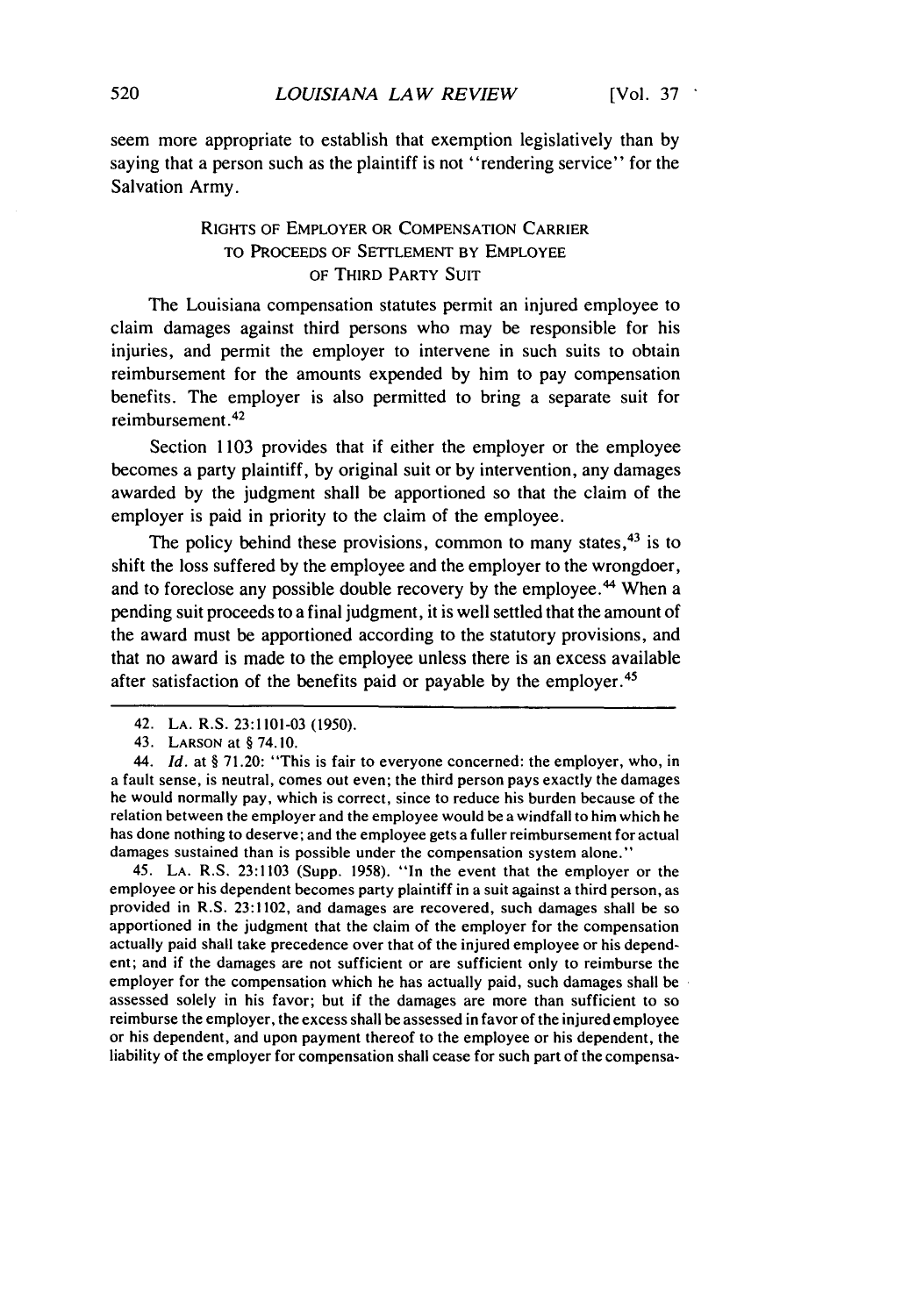A problem arises if the employee properly notifies the employer of his suit, the employer fails to intervene, and the employee eventually compromises the claim with the third party. In several earlier cases, the courts of appeal had determined that the employer is entitled to a credit in a subsequent compensation suit for amounts received in compromise of a tort suit by the employee, even without intervention.<sup>46</sup> This has the effect of reimbursing the employer from the proceeds of the compromise.

More recently, both the courts of appeal and the supreme court have indicated a different feeling toward the issue. In *Crabtree v. Bethlehem Steel Corporation*,<sup>47</sup> decedent's widow had been paid some \$10,000 in compensation payments and had filed suit against third-party tortfeasors for additional damages. That suit was terminated by a compromise agreement in which the widow received \$15,000. The compensation carrier promptly terminated compensation payments, claiming that the amount received in the compromise more than satisfied the maximum amount which it might have had to pay to the widow and its compensation liability to her was satisfied. The widow successfully sued in the district court for the remaining compensation benefits, but the appellate court reversed. 48 The supreme court, on original hearing, affirmed the appellate court; but on rehearing, the court reversed itself and held that the widow was entitled to the benefits.

The court's opinion centers around its distinction between a judgment, which is the terminology used in the pertinent statute, and a compromise. Authority for the employer or the carrier to share in the proceeds of a judgment is not authority, said the court, for sharing in the proceeds of a compromise. The rights of the employer or carrier are protected by the portion of Section 1103 which provides that the rights of the employer are not affected by a compromise between the employee and a third person.

There was evidence in *Crabtree* that the widow had been informed that the settlement amount was "free and clear" of the employer's claim for reimbursement of compensation paid. 49 The court also seemed impressed by the fact that the employer had been notified of the pending tort suit, and

tion due, computed at six per cent per annum, and shall be satisfied by such payment.

No compromise with such third person by either the employer or the injured employee or his dependent shall be binding upon or affect the rights of the others unless assented to by him."

<sup>46.</sup> Ford v. Kurtz, 46 So.2d 357 (La. App. Ist Cir 1950); Smith v. McDonough, 29 So.2d 818 (La. App. Orl. Cir. 1947), *cert. denied,* July 3, 1947 (unreported). *But see* Richmond v. Employers' Liab. Assurance Corp., 31 So.2d 442 (La. App. 1st Cir. 1947), which was distinguished in *Ford.*

<sup>47. 284</sup> So.2d 545 (La. 1973).

<sup>48. 258</sup> So.2d 199 (La. App. 4th Cir. 1972).

<sup>49. 284</sup> So.2d at 555.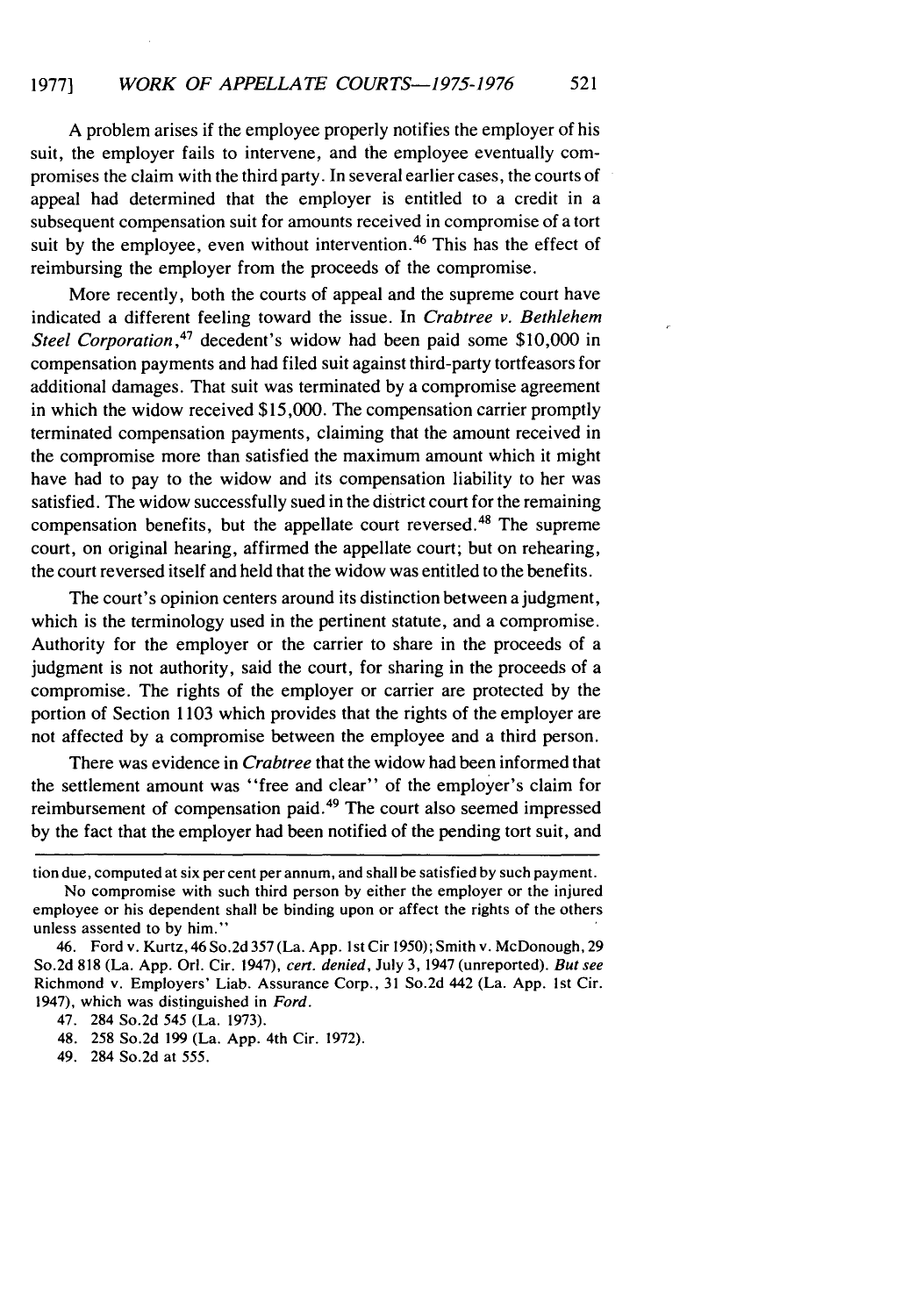failed to intervene. On that ground, the court distinguished several of the earlier appellate decisions.<sup>50</sup> The decision in *Compton v. North River Insurance Company*<sup>51</sup> by the First Circuit Court of Appeal parallels that of the supreme court in *Crabtree* on similar facts.

During this term, the supreme court was faced with the analogous situation in which the employee notifies the employer or the carrier of the pending tort suit, and there is an intervention. If the employee then compromises the claim against the tortfeasor, may the employer or carrier share in the proceeds of the compromise, or annul it? In *Verbois v. Howard,52* the supreme court held, consistently with *Crabtree* that the carrier has no right to annul a compromise entered into under such circumstances by the employee.

In *Verbois,* the employee filed a tort suit against third persons alleged to be responsible for his injuries, and the compensation carrier intervened seeking reimbursement for compensation paid to the employee. When the employee compromised his claim against the third persons for \$10,000 and dismissed his suit, the carrier successfully set aside the compromise in the district court. Granting supervisory writs, the supreme court reversed the order setting aside the compromise, reasoning that the compromise did not affect the rights of the carrier as against the third persons. That intervention could be tried separately. Again, the court emphasized that the statute providing for apportionment of the award used the word "judgment," not compromise.

A similar conclusion was reached by the First Circuit Court of Appeal in *Roberson v. Fontenot Petroleum Co.*<sup>53</sup> The injured employee was receiving compensation benefits when he filed a tort suit against third persons; notice was given to the compensation carrier of the suit, and the carrier intervened. The tort suit was eventually settled for some \$62,500 in a conference in chambers attended by counsel for the employee, the carrier and the defendants in the tort suit. Some time thereafter, the carrier terminated compensation benefits, arguing that Section 1103 relieved it of

51. 281 So.2d 848 (La. App. 1st Cir.), cert. denied, 284 So.2d 336 (1973).

53. 322 So.2d 287 (La. App. Ist Cir. 1975), cert. *denied,* 325So.2d277(La. 1976) ("no error of law").

<sup>50.</sup> Ford v. Kurtz, 46 So.2d 357 (La. App. **I** st Cir. 1950) (employee filed suit and compromised it without notice to the employer); Smith v. McDonough, 29 So.2d 818 (La. App. Orl. Cir. 1947), cert. denied, July 3, 1947 (unreported). The court also distinguished Booth v. Travelers Ins. Co., 217 So.2d 483 (La. App. 1st Cir. **1968)** (employer's insurer did not intervene in tort suit because it was denying any liability at all for workmen's compensation) and Geter v. Travelers Ins. Co., 79 So.2d 120 (La. App. Ist Cir. 1955) (judgment, not compromise involved).

<sup>52. 322</sup> So.2d 110 (La. 1975).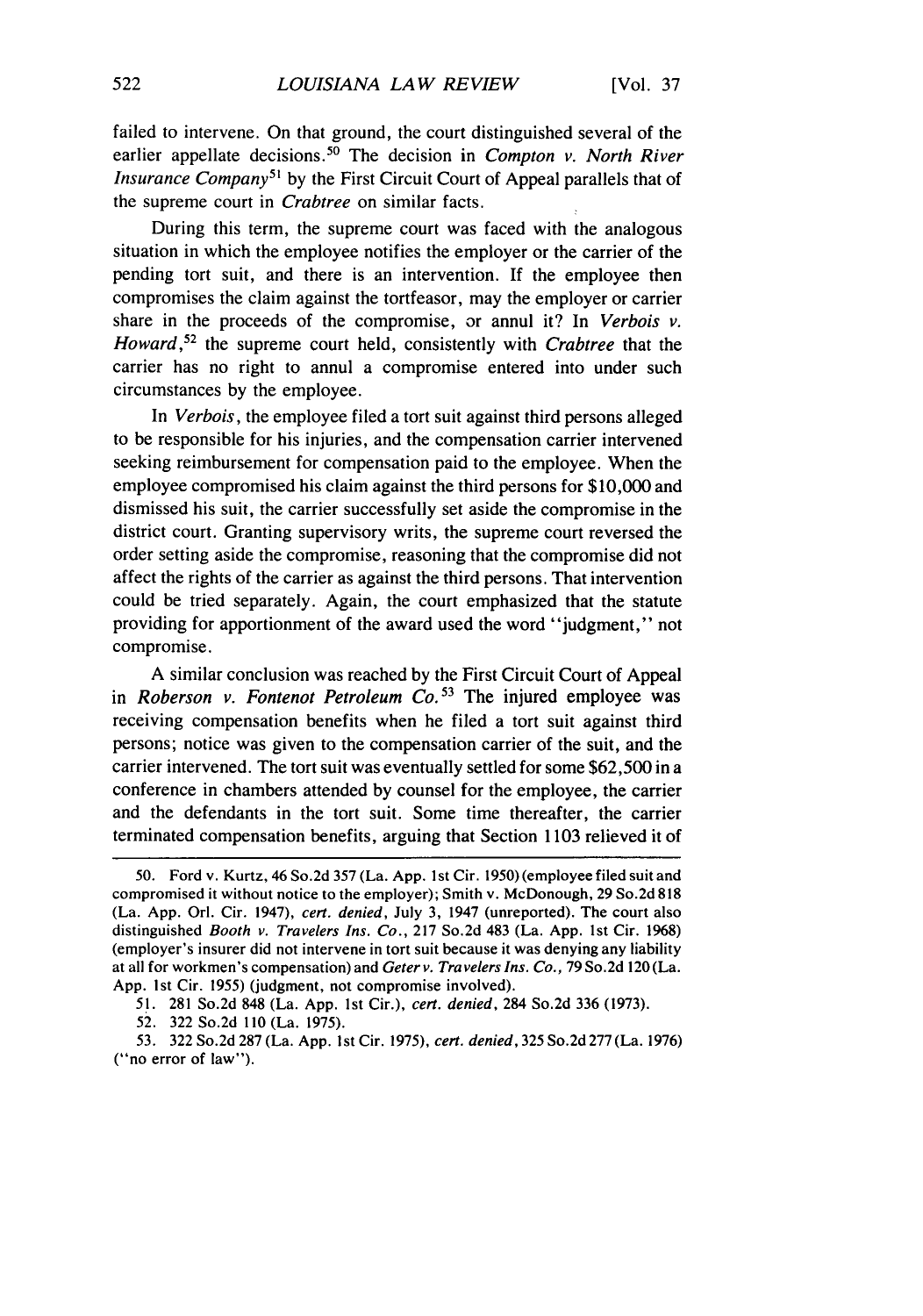any further obligation to pay because of the amount received by the employee in the tort settlement. The employee filed suit to have the compensation benefits recommenced, and both the district court and the appellate court agreed that they should be recommenced.

There are several obvious results of these recent decisions. First, employers will be encouraged to intervene in pending tort litigation, and settlements in such litigation will also be encouraged.<sup>54</sup> The supreme court seems to be particularly interested in having the employer or carrier participate on the side of the employee in tort litigation under Sections 1101 through  $1103$ ,<sup>55</sup> perhaps with the idea that this will even up the struggle somewhat.

No great harm is done by exempting the amount received in compromise from any reimbursement claims by the employer or carrier, as *long as it is clear to the alleged* tortfeasor that this is the case. Obviously, counsel for the alleged tortfeasor must carefully consider the amount tendered in settlement in light of the current jurisprudential rule that no portion of a previous compensation award will automatically be satisfied thereby. However, there is difference of opinion on the issue,<sup>56</sup> and specific legislation might be advisable.<sup>57</sup>

These decisions do not appear to change the situation in which the employer or carrier does not intervene in the tort suit because it denies any compensation liability at all. If the employee compromises the tort claim for an amount well in excess of any possible compensation claim, he may not then proceed in compensation against the employer, even absent any intervention by the employer in the tort suit. 58 To permit a compensation

*56.* See **MALONE** at § 368.

57. California, for example, has provided specifically that proceeds of a com- promise are subject to reimbursement claims by the employer or the carrier. CAL. LABOR **CODE** § 3860 (Deering).

58. Booth v. Travelers Ins. Co., 217 So.2d 483 (La. App. **I** st Cir. 1968); Geter v. Travelers Ins. Co., 79 So.2d 120 (La. App. 1st Cir. 1955).

<sup>54.</sup> *See* Note, 48 **TUL.** L. REV. 763, 769-70 (1974).

<sup>55.</sup> This interest is reflected in a decision by the Third Circuit Court of Appeal and a denial of writ application by the supreme court in *Broussard, Broussard &* Moresi, *Ltd. v.* State Auto *& Cas. Underwriters Co.,* 287 So.2d 544 (La. App. 3d Cir. 1973), cert. denied, 290 So.2d 331 (La. 1974), which involved a claim by the employee's attorneys for certain fees allegedly earned by them in pressing the employee's tort claim to judgment. The carrier apparently intervened, but did not actively pursue its claim. The employee's attorneys took the case on a 33 1/3% contingency, and after the intervenor received some \$7,300 of the \$13,000 judgment, that fee was considerably smaller than it could have been. The appellate court held that the employee's attorneys stated a cause of action for an additional fee.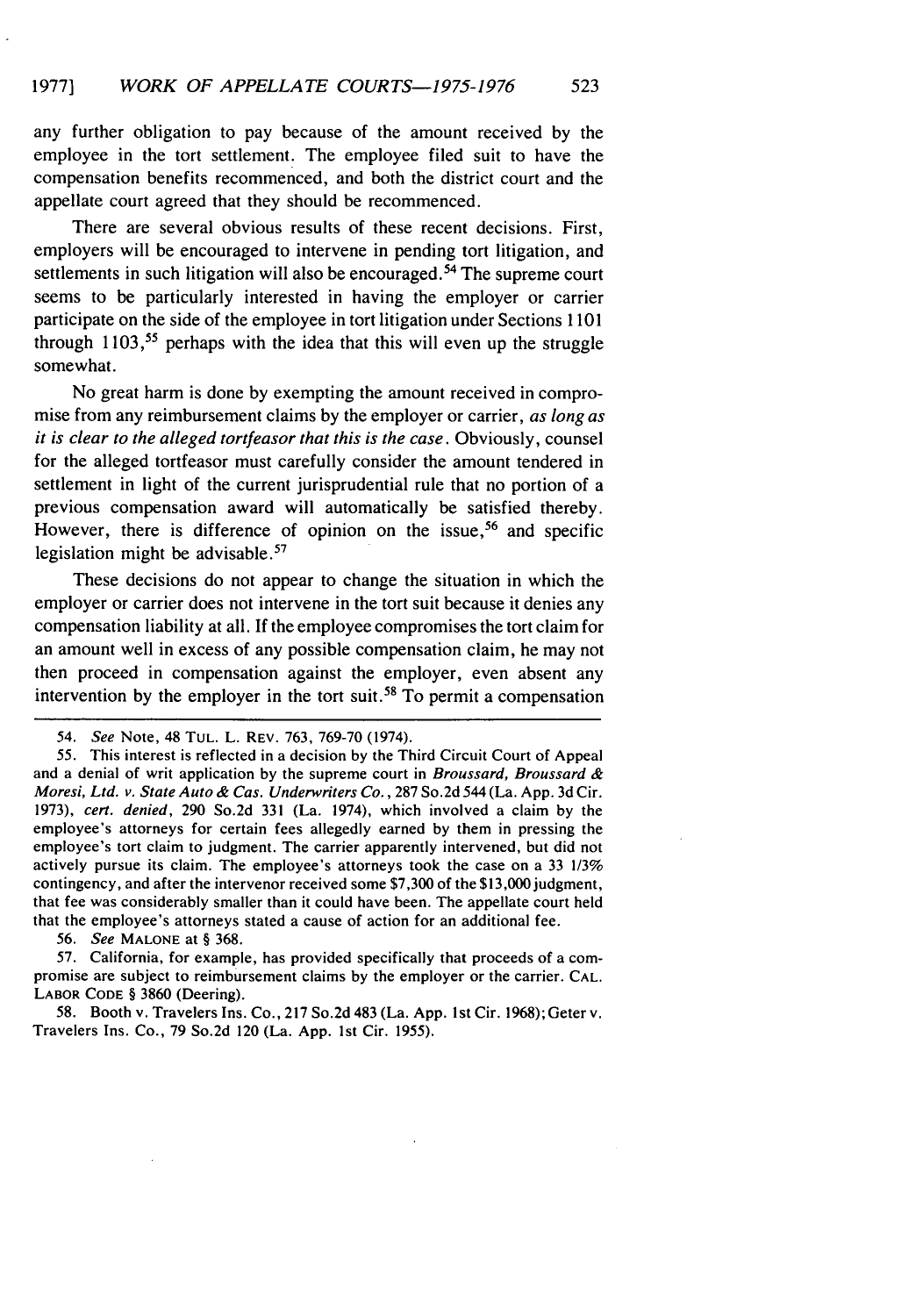claim under those circumstances would clearly provide double recovery for the employee.

## CONSIDERATION OF LAY TESTIMONY ON DISABILITY WHEN THERE IS No CONFLICT IN MEDICAL TESTIMONY

Perhaps one of the best established "rules" of evidence in workmen's compensation cases was "clarified and modified" during this past term in *Tantillo v. Liberty Mutual Insurance Co.59* In *Tantillo,* medical evidence consisting of the depositions of three doctors who had examined the employee was admitted at the trial. No doctor testified at the trial. Apparently, the only trial testimony was that of the employee and his son, who largely corroborated the father's testimony.

The trial judge had granted an award based upon total and permanent disability after an evaluation of the "medical testimony in the light of the testimony of the lay witnesses." The appellate court reversed, citing the well-established appellate rule that "if there is no conflict of the medical testimony, then the lay testimony should not be considered by the court.<sup>"60</sup>

The opinion of the supreme court reveals its disagreement with such a flat exclusionary rule and its preference that the totality of the evidence, medical and lay, be examined by the trial court in reaching its conclusion on the issue of disability. It seems clear that great weight is still to be given to uncontradicted medical evidence, "almost to the point of exclusion of other evidence," when the question involved is a complex scientific one.<sup>61</sup> But disability, the court says, is a "hybrid quasi-medical concept in which are commingled in many complex combinations the inability to perform, and the inability to get suitable work." $62$  Accordingly, the appropriate rule on the admissibility of lay evidence in this context is:

Lay evidence must be weighed with consideration for the medical fact to be established, of the conclusiveness and validity of the medical

.61. 315 So.2d at 748.

<sup>59. 315</sup> So.2d 743 (La. 1975).

<sup>60. 303</sup> So.2d 916 (La. App. 1st Cir. 1974), *citing* Square v. Liberty Mut. Ins. Co., 270 So.2d 335 (La. App. 1st Cir. 1972), *cert. denied,* 273 So.2d 41 (La, 1973). To some extent, the foundation of this rule might have been in LA. R.S. 23:1317 (1950), which provides in pertinent part: "The court shall not be bound by technical rules of evidence or procedure other than as herein provided, but all findings of fact must be based upon competent evidence, and all compensation payments provided for in this Chapter, shall mean and be defined to be for only such injuries as are proven by competent evidence, of which there are or have been objective conditions or symptoms proven, not within the physical or mental control of the injured employee himself. . . . . "

<sup>62.</sup> The court cites with approval this language from 3 **LARSON** at § 79.53.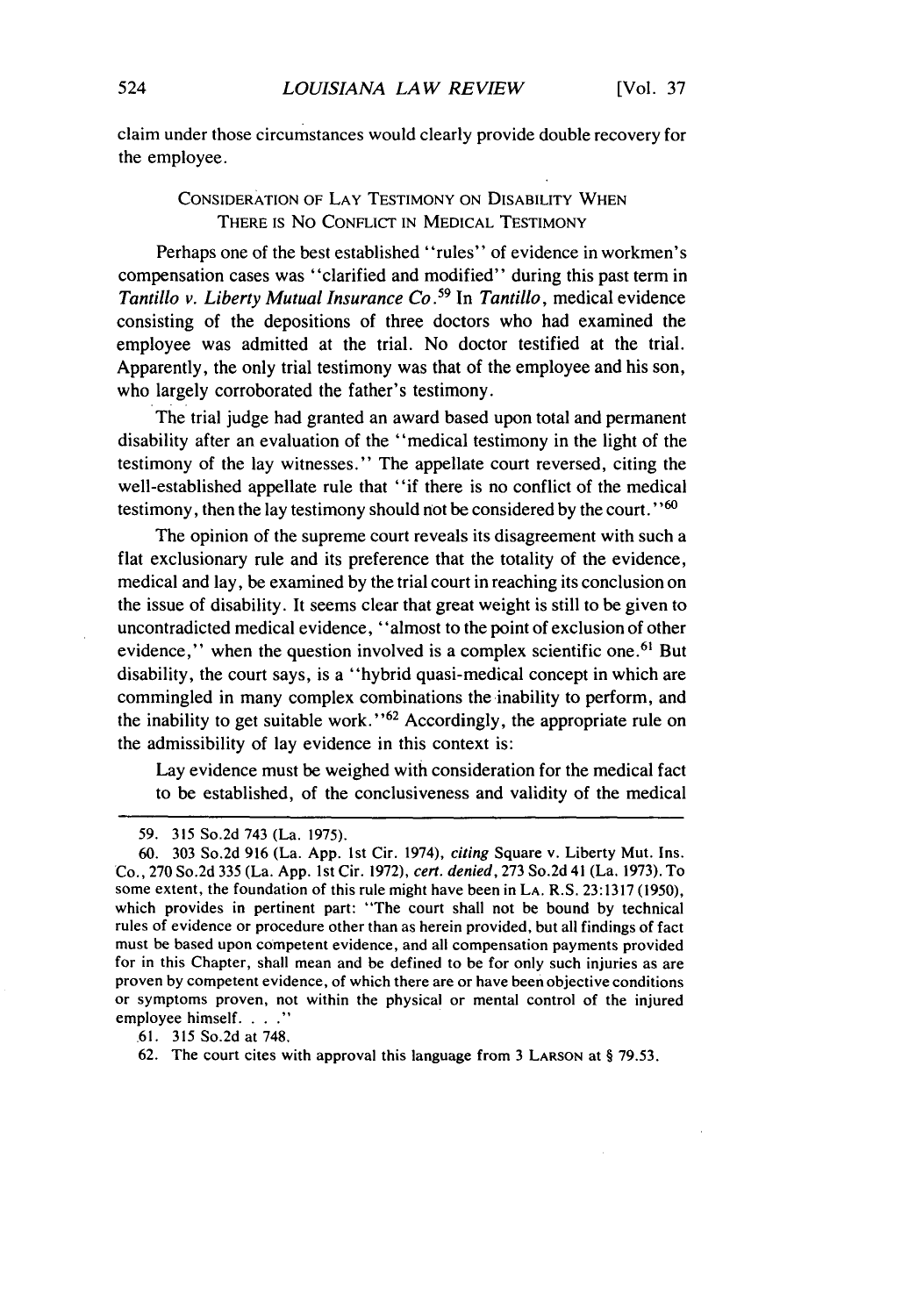evidence and the materiality, relevance and reliability of the particular lay evidence, according to its focus, foundation and its source.<sup>63</sup>

The supreme court overruled by name ten cases holding an opposite viewpoint on the evidentiary question, and could have overruled numerous others.<sup>64</sup> As a general proposition, it seems desirable to eliminate a flat exclusionary rule such as the one at issue in *Tantillo.* Particularly is this true in states such as Louisiana in which workmen's compensation cases are not tried before juries. 65 A trial judge is perfectly capable of hearing all competent evidence and according to it such weight as he thinks it deserves, whether it be expert or lay. He is also authorized to exclude competent evidence if he feels that its probative value is outweighed by other factors.<sup>66</sup> The question should not be one of admissibility but of weight.

At the same time, there are some disturbing aspects about the opinion. The court delineates between what it calls "medical evidence" and "medical opinion.' **'67** But medical evidence is a generic term which includes medical opinion. The context indicates that "medical facts" should be distinguished from "medical opinion." The purpose of the expert, in this case a physician, is to consider a set of facts thought to involve complexities beyond the ability of the ordinary fact-finder, 68 and offer an opinion on the ultimate issue to be proved.<sup>69</sup> It is correct to say, as the court does in *Tantillo*, that a finding on the issue of disability must be made by the judge, and he cannot delegate this function to anyone, including the medical witnesses. But this does not mean, as some may read the opinion, that "medical opinion," since based upon "facts" related to the physician by the patient himself, is somehow of equal probative value with those "facts." The emphasis in the opinion is clearly upon the duty of the trial judge to weigh the evidence in light of all pertinent circumstances without assigning in advance the equality or inequality of its probative value.

<sup>63. 315</sup> So.2d at 749.

*<sup>64.</sup> See, e.g.,* Williams v. Hall, 150 So.2d 349 (La. App. 1st Cir. 1963); Butler v. American Ins. Co., 138 So. 2d 862 (La. App. 4th Cir. 1962); Prothro v. Lumbermen's Mut. Cas. Co., 121 So.2d 848 (La. App. 2d Cir. 1960). The supreme court would almost certainly have taken a similar view on *Ennis v. Plant Serv. Constr. Co.,* <sup>316</sup> So.2d 168 (La. App. 4th Cir. 1975), a case decided two weeks after *Tantillo* and contrary to its holding, but the plaintiff's application for a writ of certiorari was denied as not timely filed. 320 So.2d 560 (La. 1975).

<sup>65.</sup> LA. CODE CIV. P. art. 1733(3).

**<sup>66.</sup>** *See* **FED.** R. EvID. 403; **C. MCCORMICK,** EVIDENCE § **185** at 438 (Cleary ed. **1972).**

**<sup>67. 315</sup>** So.2d at **747.**

**<sup>68.</sup>** *See* **FED.** R. **EVID. 702.**

**<sup>69.</sup>** *See id.* art. 704.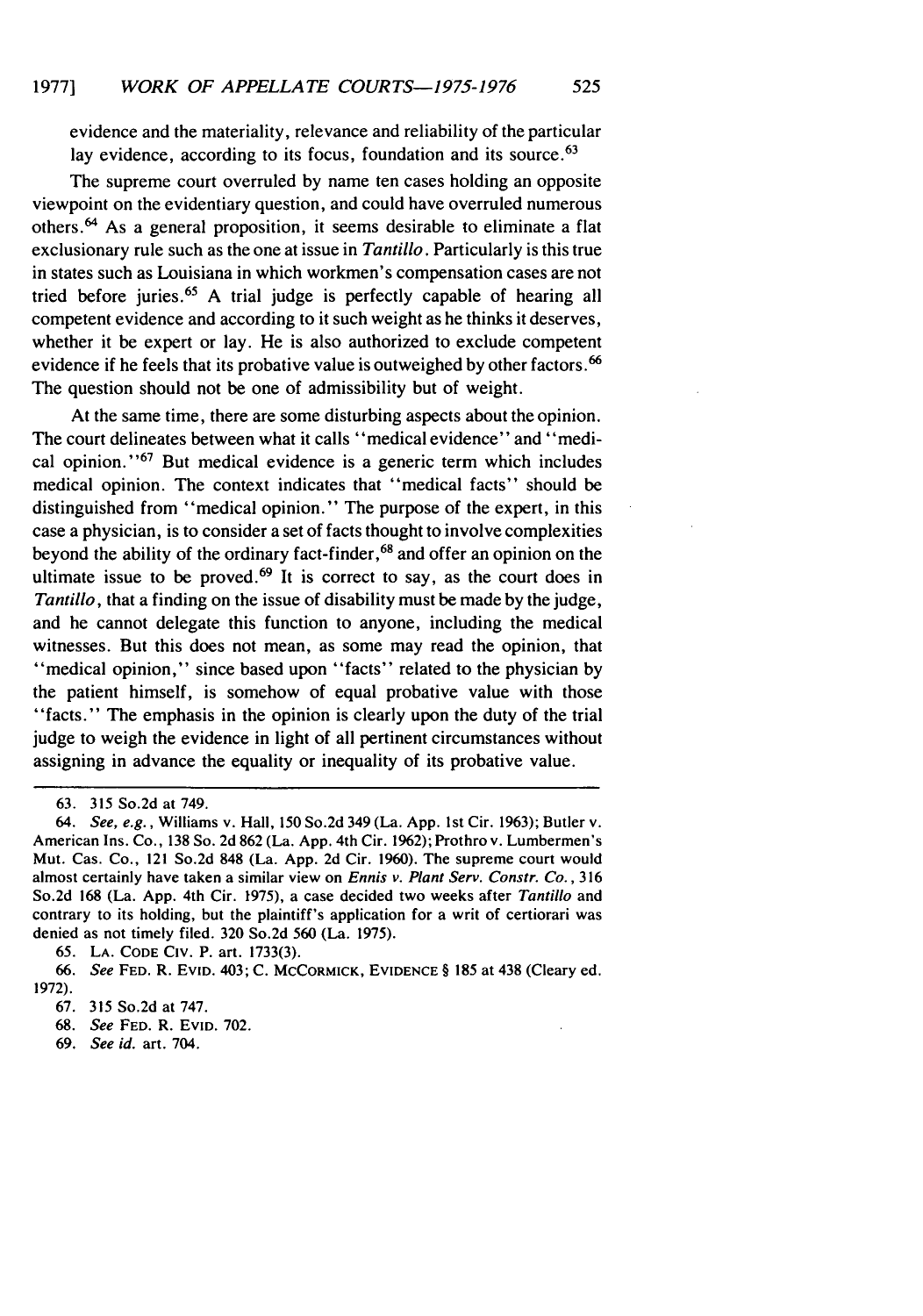There is one other danger in this commendable decision. The conclusion announced by the court clearly applies only to cases in which the ultimate issue is disability. There is, however, the possibility that the reasoning of the court might be applied to other questions on which it would have much less validity. It would not seem appropriate, for example, to determine an issue of causal connection between an injury and resulting disability on lay testimony alone when the medical testimony negatives any such connection. On this type of issue, the expertise which the physician brings to the controversy is critical; lay evidence is ordinarily unable to establish, for example, whether a back strain caused cancer of the liver.<sup>76</sup> Hopefully, this is the type of issue the court had in mind when it recommended that great weight, almost to the exclusion of other evidence, be given to "uncontradicted medical evidence which is directed toward a complex scientific question."<sup>71</sup>

#### "SURVIVAL" OF EMPLOYEE'S CLAIM

An employee was injured November 16, 1973, allegedly within the course of and arising out of hazardous employment. He was killed on May 4, 1974 in a totally unrelated accident. He had never filed suit for the employment injuries. His parents, alleging he was not survived by a wife, children or dependents, brought suit against the employer to collect the accrued disability benefits and medical expenses due the employee at his death, based upon a claim of total and permanent disability.

Had the employee filed suit before his death, there would have been little doubt under Louisiana jurisprudence that the appropriate representative of his estate could have been substituted in the pending litigation, and an award for benefits accrued up until the time of his death could have been made.<sup>72</sup> But death prior to filing suit made *Turner v. Southern Wheel and Rim Service, Inc.* **73** a slightly different case in the eyes of both the trial court and the court of appeal. The trial court sustained exceptions of no right of action, no cause of action, and lack of procedural capacity on the ground

73. 332 So.2d 770 (La. 1976).

<sup>70.</sup> Drakulich v. Industrial Comm'n, 137 Ohio 82, 27 N.E.2d 932 (1940), cited in A. **LARSON,** WORKMEN'S **COMPENSATION** (Desk Edition), § 79.50 n.46 (1972).

<sup>71.</sup> 315 So.2d at 748.

<sup>72.</sup> Wascom v. Miller, 101 So.2d 744 (La. App. Ist Cir. 1958); Warning v. Royal Indem. Co. 75 So.2d 242 (La. App. Orl. Cir. 1954); Herbert v. Fifteen Oil Co., 46 So.2d 328 (La. App. 1st Cir. 1950); Richardson v. American Employers' Ins. Co., 31 So.2d 527 (La. App. Ist Cir. 1947). *See* also Warren v. Globe Indem. Co., 216 La. 107, 43 So.2d 234 (1949) (suit by dependent for death benefits under compensation act does not abate upon claimant's death).